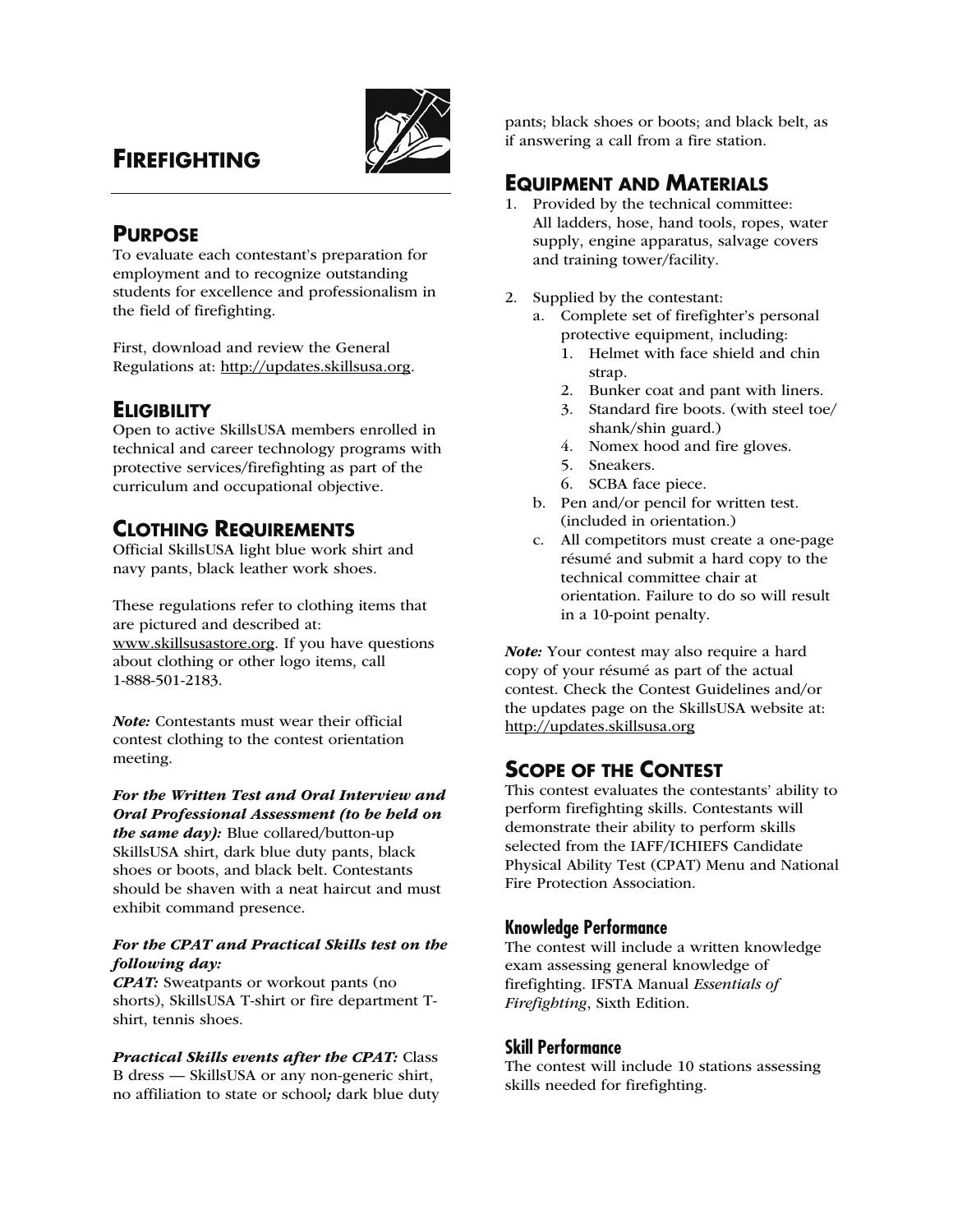#### **Contest Guidelines**

- 1. For the first two stations donning structural PPE (station 1) and ropes and knots (station 2) — competitors are required to wear full NFPA-approved turnout gear including coat, pants, helmet (with skull cap), firefighting gloves, leather or rubber (steel toe/shank/shin guard) boots and Nomex hood. All department/ school names must be removed/covered prior to the competition.
- 2. For the remaining eight stations (the CPAT testing activities), contestants will be allowed to change from the official SkillsUSA competition uniform. Contestants must wear long pants, a T-shirt and sneakers while performing in the CPAT. The CPAT testing activities include: stair climb, hose drag, equipment carry, ladder raise and extension, forcible entry, search, rescue drag and ceiling pull.

 Below is the breakdown for times/points for the timed CPAT skills:

| $00:00 - 10:20$   | 70 points |
|-------------------|-----------|
| $10:21 - 10:40$   | 65 points |
| $10:41 - 11:00$   | 60 points |
| $11:01 - 11:20$   | 55 points |
| $11:21 - 11:40:$  | 50 points |
| $11:41 - 12:00$   | 45 points |
| $12:01 - 13:00$ : | 40 points |
| $13:01 - 14:00$ : | 35 points |
| $14:01 - 15:00$ : | 30 points |
| 15:01 and over:   | 25 points |
|                   |           |

#### Ropes, Knots and Tool Raise

 This skills test will show the candidates' ability to tie and dress useful Fire Service knots and to demonstrate their use to safely raise and lower a tool such as an axe, roof hook or pike pole.

 The candidate will wear full PPE minus SCBA and will use Structural Firefighting Gloves while completing this skills test.

 The following knots will be tied in an open setting or they can be tied around a horizontal pole. A great website to study these knots is www.animatedknots.com; click on the Rescue Knots or look them up by name.

- Half Hitch: tie around bar.
- Clove Hitch Closed: around an object. Tie Around Bar.
- Clove Hitch Open: Tie the knot in hand and slip it over an object.
- Bowline: Tie around bar or tie in hand.
- Figure-Eight or Flemish knot: Tie in hand and lay it over the bar.
- Figure-Eight on a bight: Tie in Hand and lay it over the bar.
- Figure-Eight Bend or Flemish Bend or Figure-Eight Follow Through: around bar.
- Becket Bend or Sheet Bend using two different sized ropes: around bar.
- Girth Hitch or Larks Head used for Hose Straps: around bar.

#### Tool Raise or Lower

 The second part of this skills test is to show that the candidate can tie off a hand tool for it to be raised and or lowered safely using a utility rope. Given a long length of rope and an axe, pike pole and a roof hook, the candidate will draw a card to select the tool that will be tied for raising/lowering. This is a timed event. Time starts when the candidate touches the tool or rope and stops when the candidate holds up the finished assembly over his/her head. Ideally, the utility rope would have a simple change of direction by looping it over a fixed point overhead (beam or rail) with a pulley or carabiner attached so that the assembled product could be raised and the tagline demonstrated.

 A five-second penalty will be assessed for each knot or hitch that is incorrect and a 10-second penalty assessed if the tool is inverted or a tagline is not provided via incorrect knot placement.

#### 24' Fire Service Extension Ladder Raise

 This skills test will demonstrate how quickly the candidate can correctly move into place and safely raise a 24' fire service extension ladder. This is a timed event that will focus on accuracy and safety. After raising the ladder correctly for time, the candidate will safely lower the ladder from the building.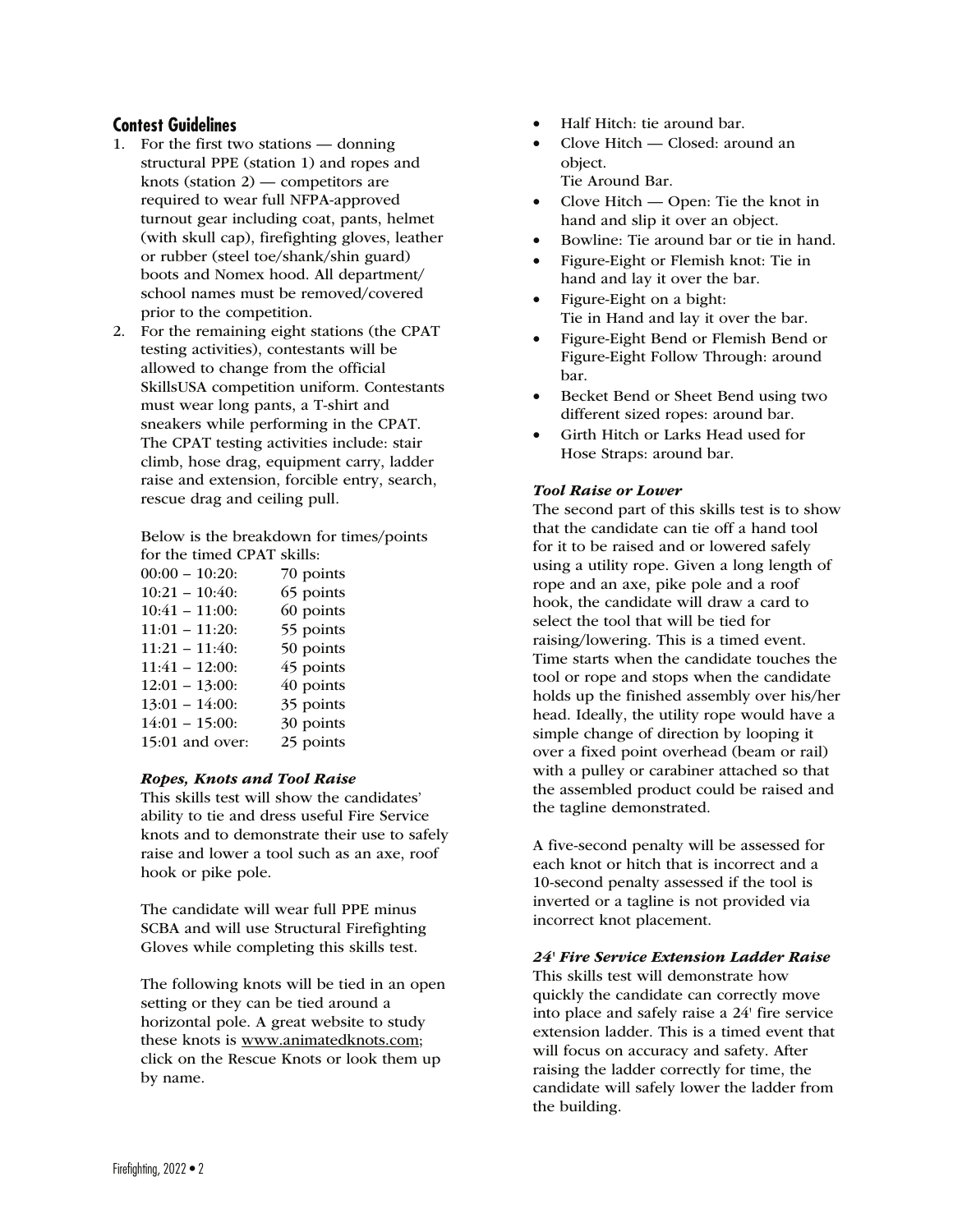At the beginning of the test, the ladder will be on the ground, parallel to the building that is to be laddered, approximately 15' from the building as if it had just been removed from the fire apparatus and placed on the ground.

 Time starts when the candidate wearing full PPE minus SCBA touches the ladder. The candidate will use commands and raise the ladder safely. The candidate will return the ladder safely to its original position on the ground.

Note: A firefighter will be present to assist only as a spotter and safety backup. This spotter can be asked to assist with heeling or footing the ladder but must be asked. The spotter can also assist with heeling the ladder when it is lowered. The spotter is not to support or assist in any other way unless the ladder begins to get out of control. If the candidate and spotter are on opposite sides of the ladder and need to switch positions, the command "switch right" will be used. The candidate will use loud audible commands that demonstrate that he/she is aware of the surroundings and so others on the fire ground nearby will know what is happening. Owning this drill is important to self-confidence and the success of working with ladders.

#### **Standards and Competencies**

#### **FF 1.0 — Demonstrate general knowledge of heat, heat transfer, fires, firefighting equipment, firefighting procedures and NFPA standards to the Firefighting I curriculum by NFPA**

- 1.1 Explain the principles of heat, heat transfer and fire
- 1.2 Explain the relationships between heat and fire
- 1.3 Identify commonly referenced NFPA standards
- 1.4 Describe each of the components of PPE
- 1.5 Explain the use and care of PPE
- 1.6 Describe the proper use of common firefighting equipment
- 1.7 State general safety rules and principles
- 1.8 Locate safety standards for firefighting
- 1.9 State general firefighting procedures

#### **FF 2.0 — Don structural personal protective equipment within 60 seconds**

- 2.1 Don trousers and boots
- 2.2 Don coat
- 2.3 Adjust hood over the head
- 2.4 Don helmet, adjust chin strap
- 2.5 Ensure that all fasteners, snaps, buckles, etc., are fastened

#### **FF 3.0 — Tie ropes and knots used in firefighting situations to relate IFSTA Essential, fifth edition standards**

- 3.1 Tie figure-eight on a bight
- 3.2 Tie and hoist an axe or pike pole

#### **FF 4.0 — Complete a stair climb required in firefighting situations to CPAT expectations**

4.1 Climb stairs while carrying an additional 25 lb. simulated hose pack

#### **FF 5.0 — Demonstrate ability to drag hoses as required at a fire scene to CPAT expectations**

- 5.1 Stretch uncharged hose lines around obstacles
- 5.2 Advance lines

### **FF 6.0 — Demonstrate ability to carry equipment used at fire scene to CPAT expectations**

- 6.1 Remove power tools from fire apparatus
- 6.2 Carry tools to fire scene and return to apparatus

#### **FF 7.0 — Demonstrate procedures to raise and extend single and double ground ladders to CPAT expectations**

- 7.1 Place a ground single ladder at the fire scene
- 7.2 Extend and lower fly section of a 24' extension ladder

#### **FF 8.0 — Demonstrate ability to force entry into a structure to CPAT expectations**

- 8.1 Penetrate a locked door
- 8.2 Breach a wall

#### **FF 9.0 — Complete search functions at a simulated fire scene to CPAT expectations**

- 9.1 Crawl through dark unpredictable areas to search for victims
- 9.2 Use standard right- or left-hand search pattern
- 9.3 Pause to listen for sounds of distress